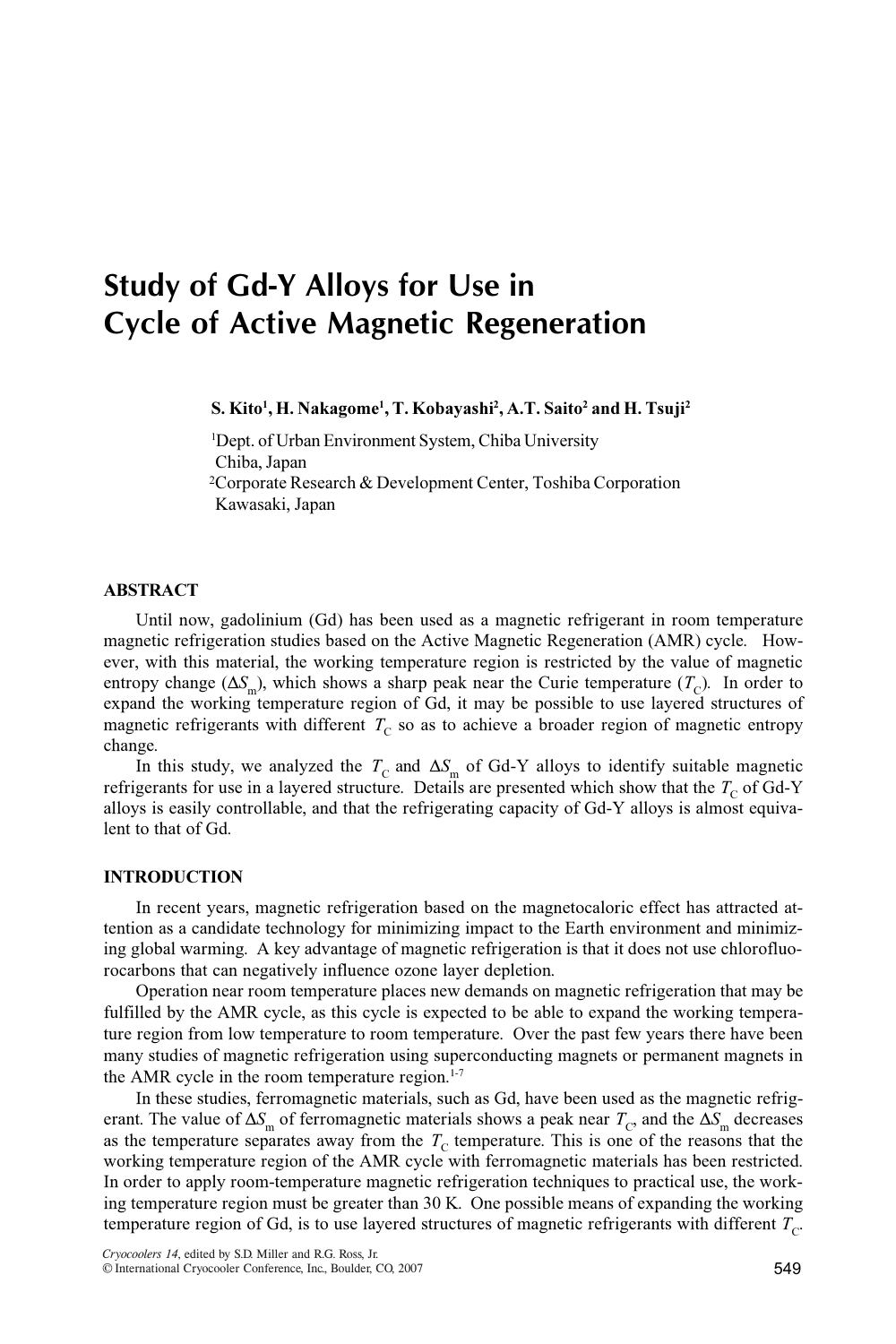The purpose of this study was to investigate the magnetocaloric effects and the working temperature region of Gd-Y alloys as possible candidates for use in layered-structure magnetic refrigerants.

# EXPERIMENTAL METHOD

Gd and Y of 99.9 % purity were used for the production of the Gd-Y alloys. The composition ratios of Gd-Y alloy samples, as a ratio of atoms, were Gd98-Y2, Gd96-Y4, Gd94-Y6, Gd92-Y8 and Gd90-Y10. After weighing the bits of metal of Gd and Y, they were melted using arc-melting equipment. In order to increase the homogeneity of the alloys, the melting was performed four times. After the melting, we achieved alloys in the shape of a button about 3 cm in diameter.

To accurately perform the magnetization measurements it was necessary to make the alloys the shape of a slender rod so that a demagnetizing field would not influence the alloys. The alloys of the shape of a button were cut into the shape of a rod with an aspect ratio of 1 : 8. The mass of the rod-like samples was about 4.5 mg. The temperature dependence and magnetic field dependence of magnetization of these rodlike samples were measured using a Superconducting Quantum Interference Device (SQUID) magnetometer.

## RESULTS AND DISCUSSION

Figure 1 shows the temperature dependence of magnetization of the Gd and Gd-Y alloys. The Curie temperature  $T_c$  corresponds to the inflection point of magnetization. Each magnetization is normalized with the value at 150K so that  $T_c$  may become intelligible. The  $T_c$  of Gd90-Y10 is estimated to be 273 K from the graph, while the  $T_c$  of Gd is 294 K, as is generally known. In the range from 273K to 294K, it turns out that  $T_c$  gradually moves to lower temperatures as the Y content increases. The  $T_c$  of all Gd-Y alloys were estimated from Figure 1 and are listed in Table 1.

Referring to Table 1, Figure 2 shows the Y content dependence of the  $T_c$  of Gd-Y alloys. Depending on the Y content, the  $T_c$  drops in temperature almost linearly: for each 1 at% of Y that is compounded, the  $T_c$  falls 2 K.

Next, we discuss the value of  $\Delta S_m$  of Gd and Gd-Y alloys. The value of  $\Delta S_m$  of ferromagnetic



Table 1. The Curie temperature of Gd-Y alloys.

Figure 1. Temperature dependence of magnetization of Gd-Y alloys; each magnetization curve is normalized to unity at 150 K.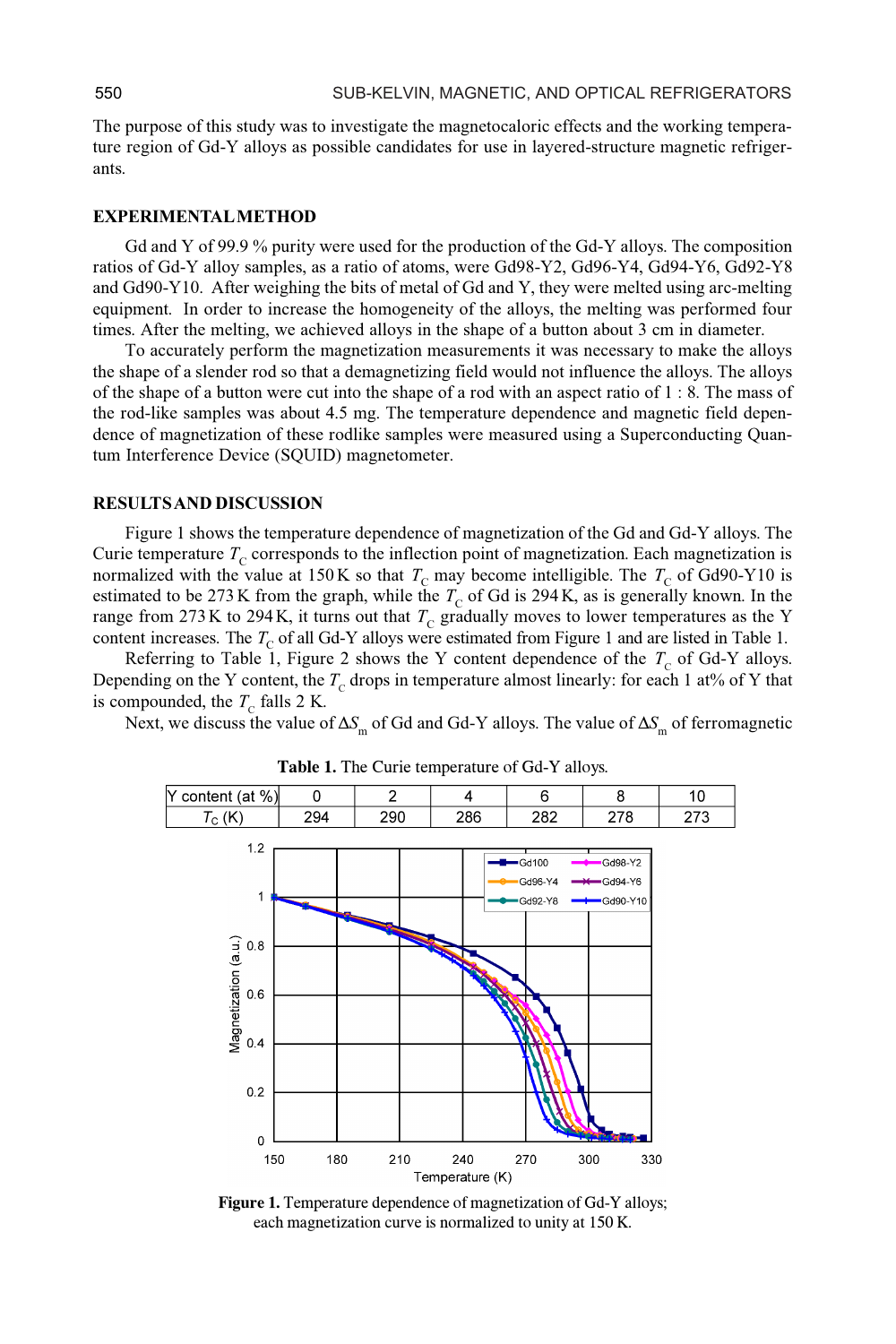

Figure 2. Dependence of  $T_c$  on Y content in Gd-Y alloys.

substances can be derived using Maxwell's relation. Maxwell's relation is shown below as Equation (1).

$$
\left(\frac{\partial S(T,H)}{\partial H}\right)_T = \left(\frac{\partial M(T,H)}{\partial T}\right)_H
$$
 (1)

$$
\Delta S_{\rm M}(T,H) = \int_{0}^{\Delta H} \left( \frac{\partial M(T,H)}{\partial T} \right)_{H} dH \tag{2}
$$

The value of  $\Delta S_m(T, \Delta H)$  of Gd and Gd-Y alloys can be estimated from Equation (2) using magnetization measurement results and the temperature dependence and magnetic field dependence of the magnetization.

Figure 3 shows the temperature dependence of  $\Delta S_m$  of Gd and Gd-Y alloys with changing magnetic field strength from 0 to 0.8 T ( $\Delta H$ =0.8 T). The peak value of  $\Delta S$  of Gd with  $\Delta H$ =0.8 T is about 2.8J/kg·K. The magnetic field strength of 0.8 T can be obtained with ordinary permanent



Figure 3. Temperature dependence of  $\Delta S_m$  for Gd and Gd-Y alloys.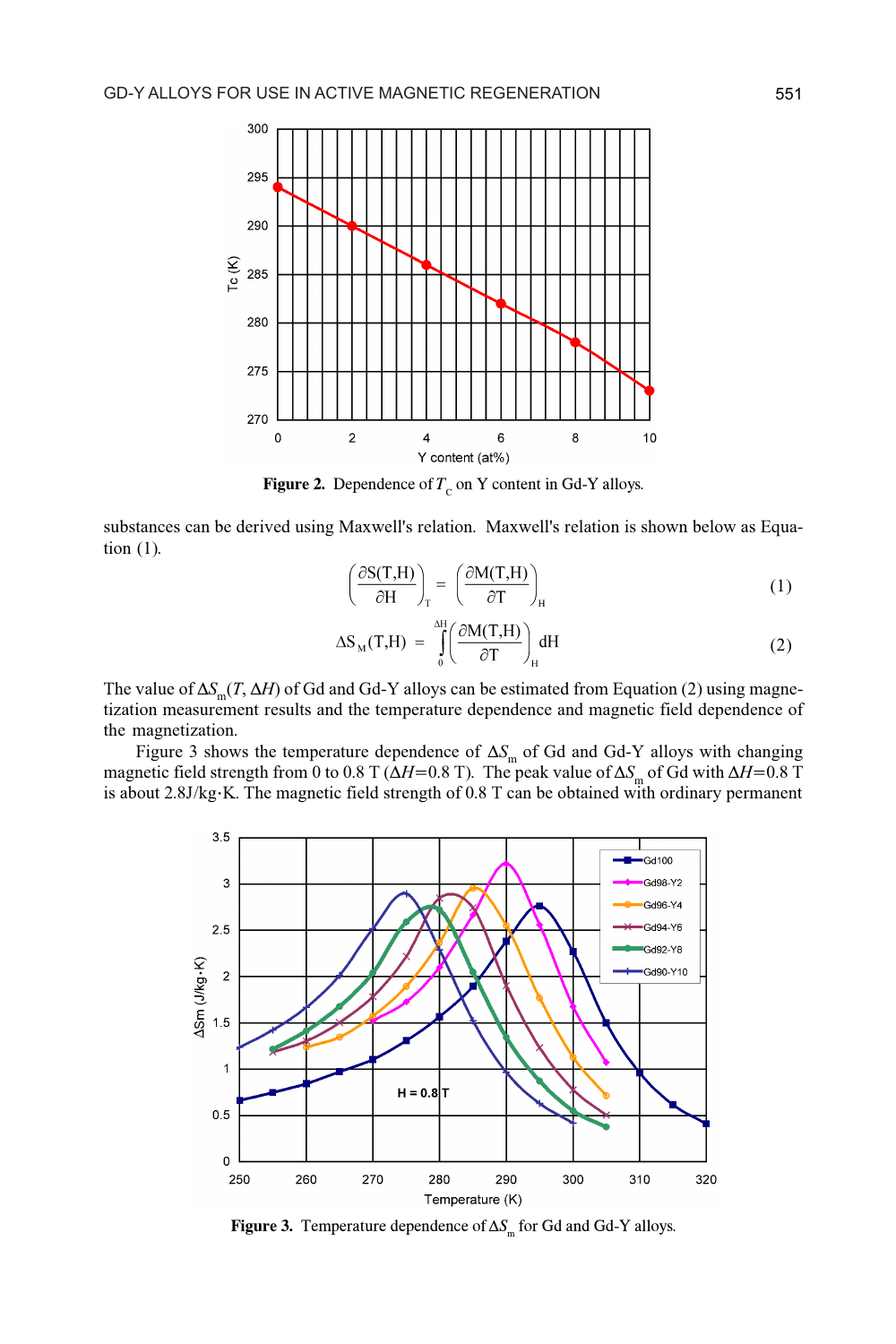

Figure 4. Temperature dependence of  $\Delta S_m$  for Gd and Gd-Y alloys.

magnets. The value of  $\Delta S_{\text{m}}$  of each Gd-Y alloy achieves a peak around the  $T_{\text{C}}$ , and the peak temperature shifts to the lower temperature side gradually. It is also observed that the peak values of  $\Delta S_m$  of the Gd-Y alloys are almost equivalent to that of Gd.

## **CONCLUSIONS**

We have confirmed that the  $T<sub>C</sub>$  of Gd-Y alloys is easily controllable in the range from 273 K to 294 K; in fact, the  $T_c$  of Gd-Y alloys drops in temperature almost linearly with the Y content. We also have determined that the refrigerating capacity of Gd-Y alloys is almost equivalent to that of Gd, because the peak value of  $\Delta S_m$  of Gd-Y alloys and that of Gd are practically equal. Thus, we conclude that Gd-Y alloys will be suitable for use in layered structures of magnetic refrigerants.

Figure 4 shows the temperature dependence of  $\Delta S_m$  of Gd100, Gd96-Y4 and Gd90-Y10. This is representative of a 3-layered-structure magnetic refrigerant where the working temperature region or each of the three components has been shifted by 10 K. Such a magnetic refrigerant has the potential of maintaining a high value of  $\Delta S_m$  over the indicated temperature region. In the future, we will investigate the appropriate interval of the working temperature region.

Figure 5 shows the spherical particles of the Gd-Y alloy; the diameter is about 1 mm. We will try and use the Gd-Y spherical particles for a layered structure.

#### ACKNOWLEDGMENTS

This work includes achievements from the project sponsored by the Japan Science and Technology Agency.

### **REFERENCES**

- 1. G.V. Brown: J. Appl. Phys., 47 (1976), pp. 3673-3680.
- 2. C.B. Zimm, A. Jastrab, A. Sternberg, V. Pecharsky, K.A. Gschneidner, Jr., M. Osborne, and I. Anderson: Adv. Cryog. Engin., 43 (1998), pp. 1759-1766.
- 3. N. Hirano, S. Nagaya, M. Takahashi, T. Kuriyama, K. Ito, and S. Nomura: Adv. Cryog. Engin., 47 (2002), pp. 1027-1034.
- 4. X. Bohigas, E. Molins, A. Roig, J. Tejada, and X.X. Zhang, IEEE Trans. Magn., 36 (2000), pp. 538-